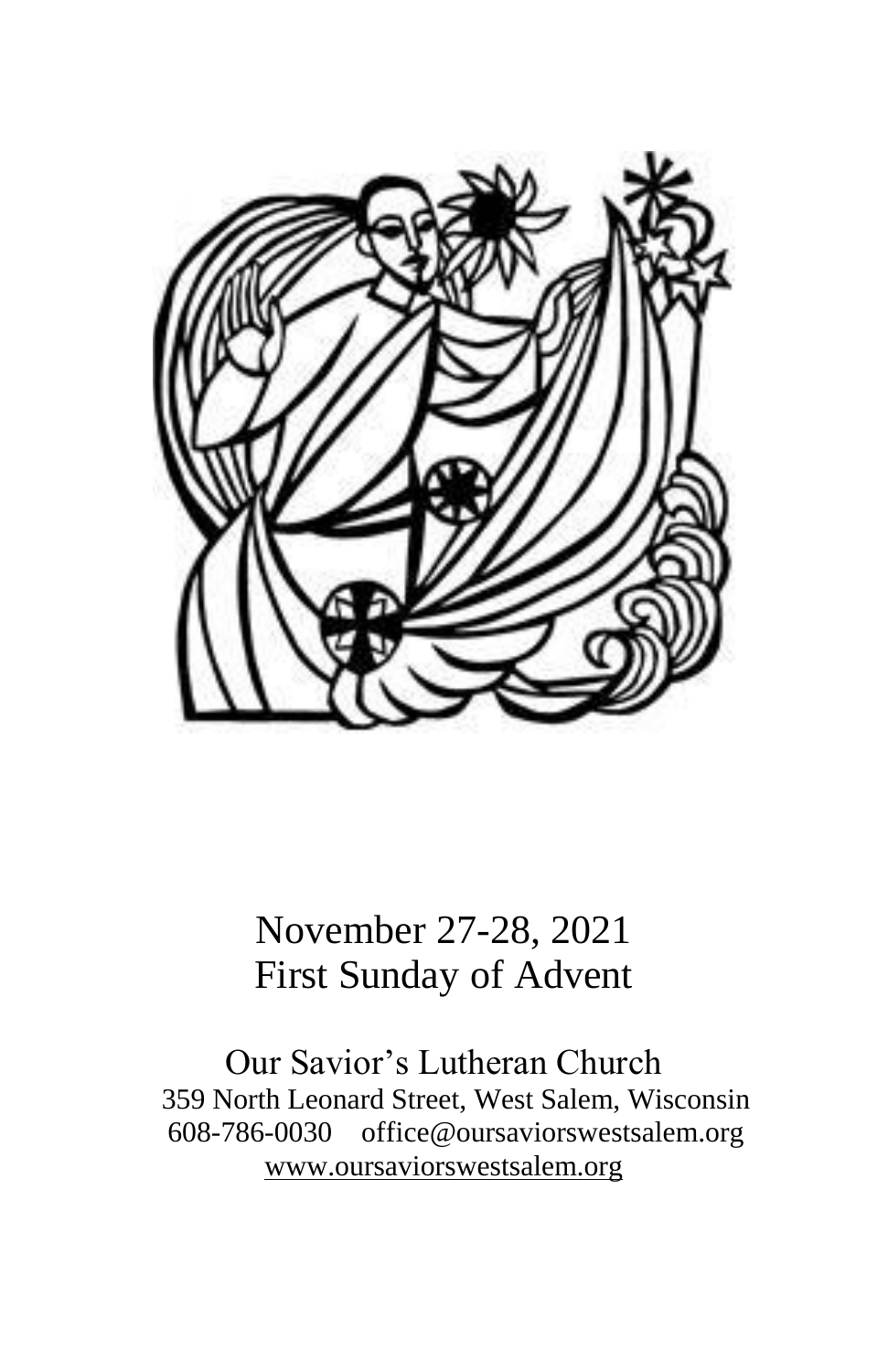### **Welcome**

### **Meditation:** Psalm 25:1-10

 $1$ To you, O Lorp, I lift up my soul.

 $2$ My God, I put my trust in you; let me not be put to shame, nor let my enemies triumph over me.

 $3$ Let none who look to you be put to shame; rather let those be put to shame who are treacherous.

<sup>4</sup>Show me your ways, O LORD, and teach me your paths.

<sup>5</sup>Lead me in your truth and teach me, for you are the God of my salvation; in you have I trusted all the day long.

 $6R$ emember, O Lorp, your compassion and love, for they are from everlasting.

 $7$ Remember not the sins of my youth and my transgressions; remember me according to your steadfast love and for the sake of your goodness, O LORD.

 $8$ You are gracious and upright, O LORD; therefore you teach sinners in your way.

 $9$ You lead the lowly in justice and teach the lowly your way.

 $10$ All your paths, O LORD, are steadfast love and faithfulness to those who keep your covenant and your testimonies.

### **Confession and Forgiveness**

Blessed be the holy Trinity, one God, who alone does wonders, who lifts up the lowly, who fills the hungry with good things. Amen.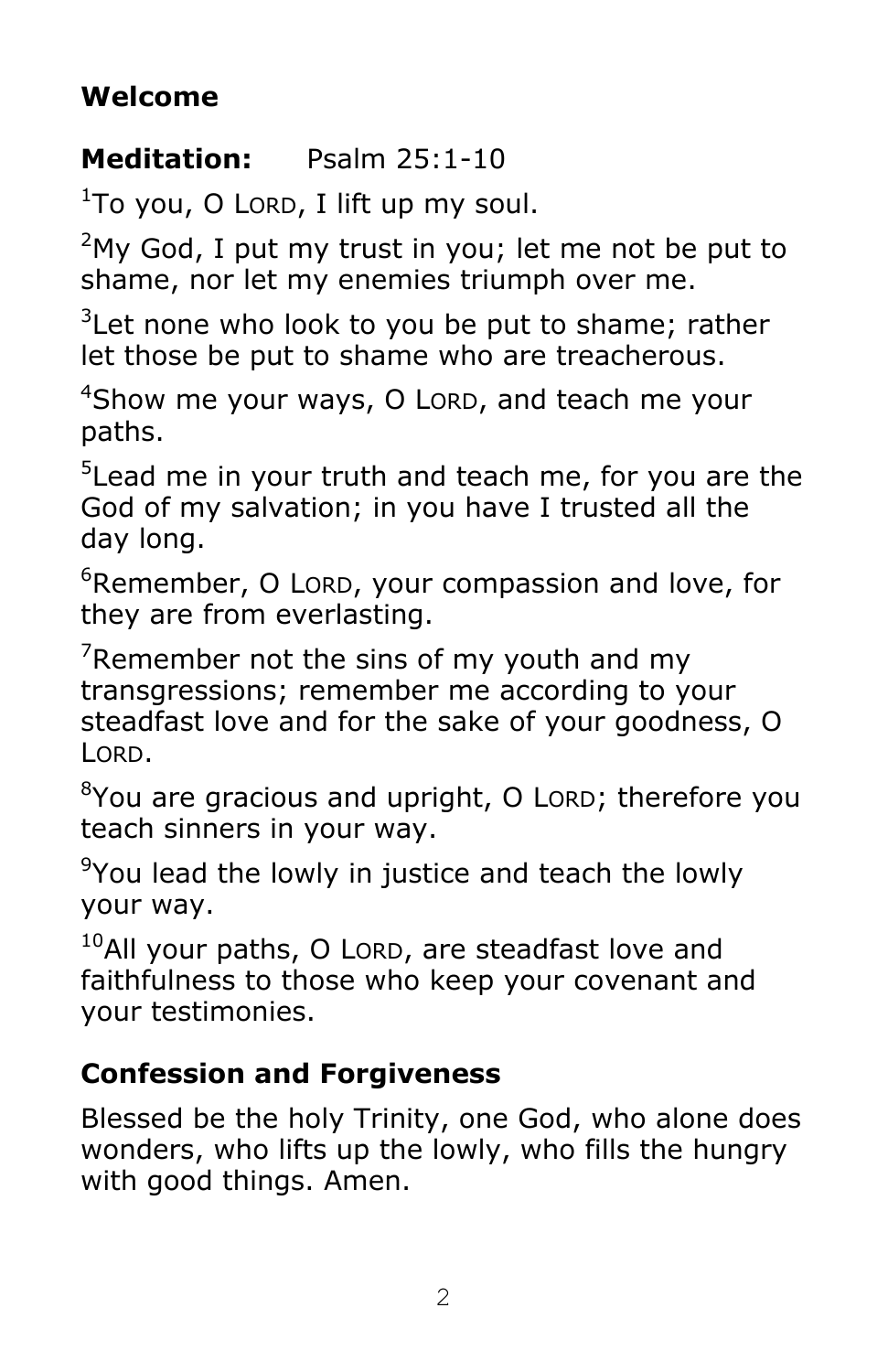Let us confess our sin, trusting in the tender mercy of our God.

*Silence is kept for reflection.*

God for whom we wait,

**in the presence of one another, we confess our sin before you. We fail in believing that your good news is for us. We falter in our call to tend your creation. We find our sense of self in material wealth. We fear those different from ourselves. We forget that we are your children and turn away from your love. Forgive us, Blessed One, and assure us again of your saving grace. Amen.**

God, in Christ Jesus, has looked with favor upon you! Through the power of the Holy Spirit, your sins are forgiven. You are children of the Most High, inheritors of the eternal promise, and recipients of divine mercy. God strengthens you anew to follow the way of peace. Amen.

# **Prayer of the Day**

# **Gospel:** Luke 21:25-36

*God will fulfill God's purposes and, already, hidden signs of that fulfillment abound. On that great day there will be dismay, perplexity, confusion, and terror, but God's people shall be given strength to stand boldly and receive God's promised redemption.*

Jesus said:  $25$ <sup>N</sup>There will be signs in the sun, the moon, and the stars, and on the earth distress among nations confused by the roaring of the sea and the waves. <sup>26</sup> People will faint from fear and foreboding of what is coming upon the world, for the powers of the heavens will be shaken. <sup>27</sup>Then they will see 'the Son of Man coming in a cloud' with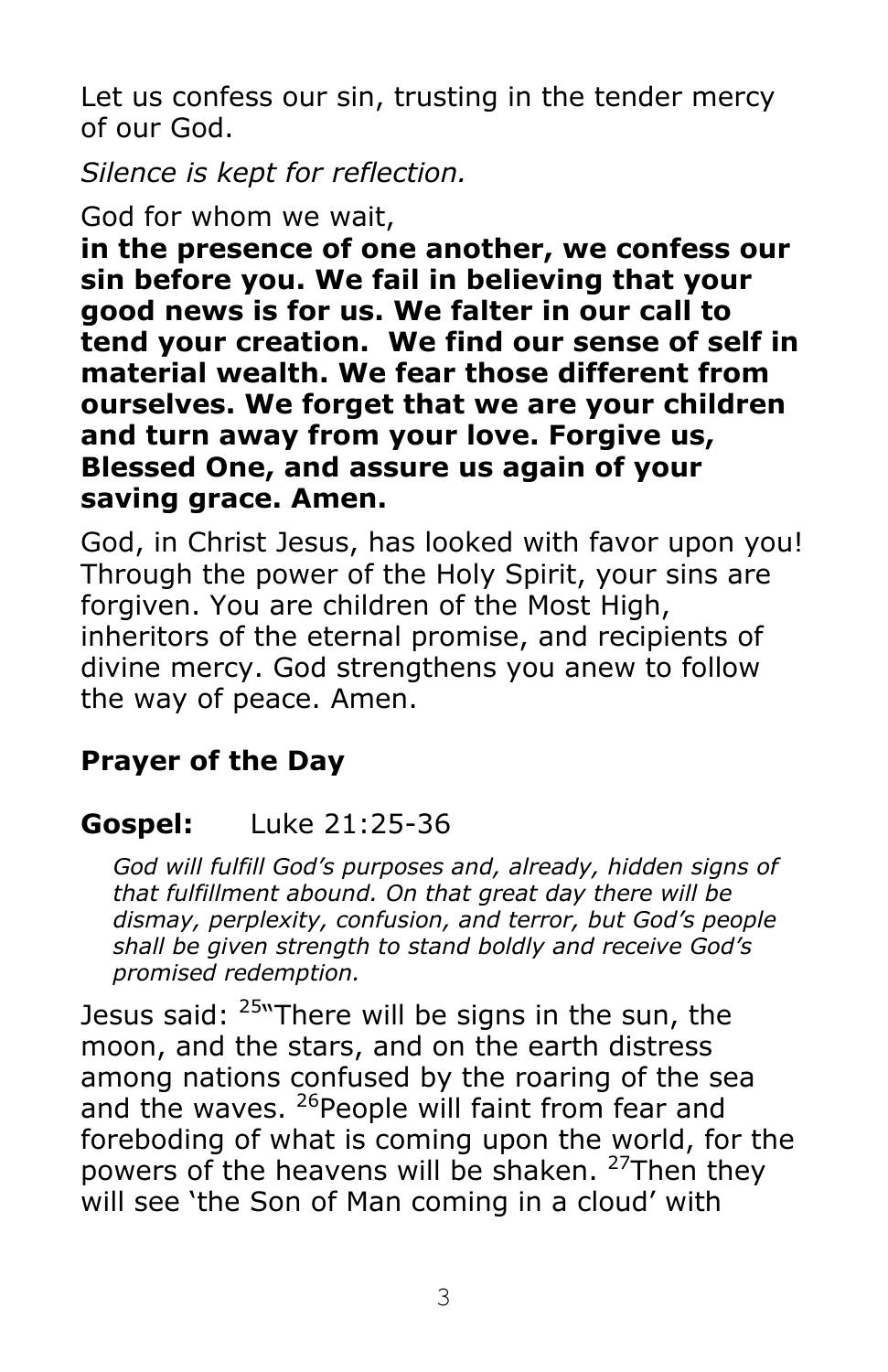power and great glory. <sup>28</sup>Now when these things begin to take place, stand up and raise your heads, because your redemption is drawing near." <sup>29</sup>Then he told them a parable: "Look at the fig tree and all the trees; <sup>30</sup>as soon as they sprout leaves you can see for yourselves and know that summer is already near. <sup>31</sup>So also, when you see these things taking place, you know that the kingdom of God is near.  $32$ Truly I tell you, this generation will not pass away until all things have taken place. <sup>33</sup>Heaven and earth will pass away, but my words will not pass away.  $34$ "Be on guard so that your hearts are not weighed down with dissipation and drunkenness and the worries of this life, and that day does not catch you unexpectedly,  $35$ like a trap. For it will come upon all who live on the face of the whole earth.  $36$ Be alert at all times, praying that you may have the strength to escape all these things that will take place, and to stand before the Son of Man."

#### **Sermon**

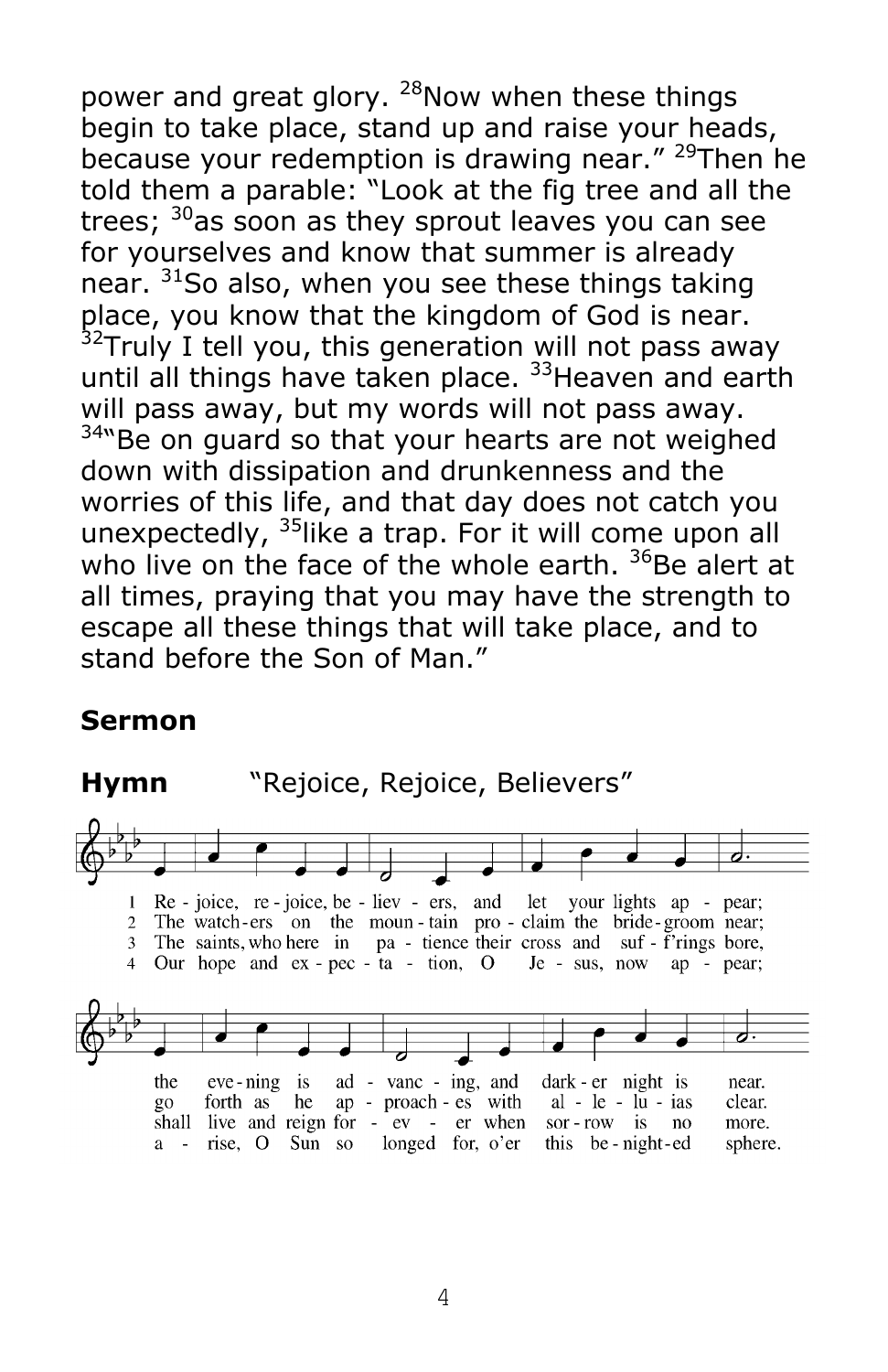

Text: Laurentius Laurenti, 1660-1722; tr. Sarah B. Findlater, 1823-1907 Music: HAF TRONES LAMPA FÄRDIG, Swedish folk tune

# **Baptism:** 10:30 a.m.

# **Apostles Creed**

I believe in God, the Father almighty, creator of heaven and earth.

I believe in Jesus Christ, God's only Son, our Lord, who was conceived by the Holy Spirit, born of the virgin Mary, suffered under Pontius Pilate, was crucified, died, and was buried; he descended to the dead. On the third day he rose again; he ascended into heaven, he is seated at the right hand of the Father, and he will come to judge the living and the dead.

I believe in the Holy Spirit, the holy catholic church, the communion of saints, the forgiveness of sins, the resurrection of the body, and the life everlasting. Amen.

#### **Prayers**

P: In this season of watching and waiting, let us pray for all people and places that yearn for God's presence.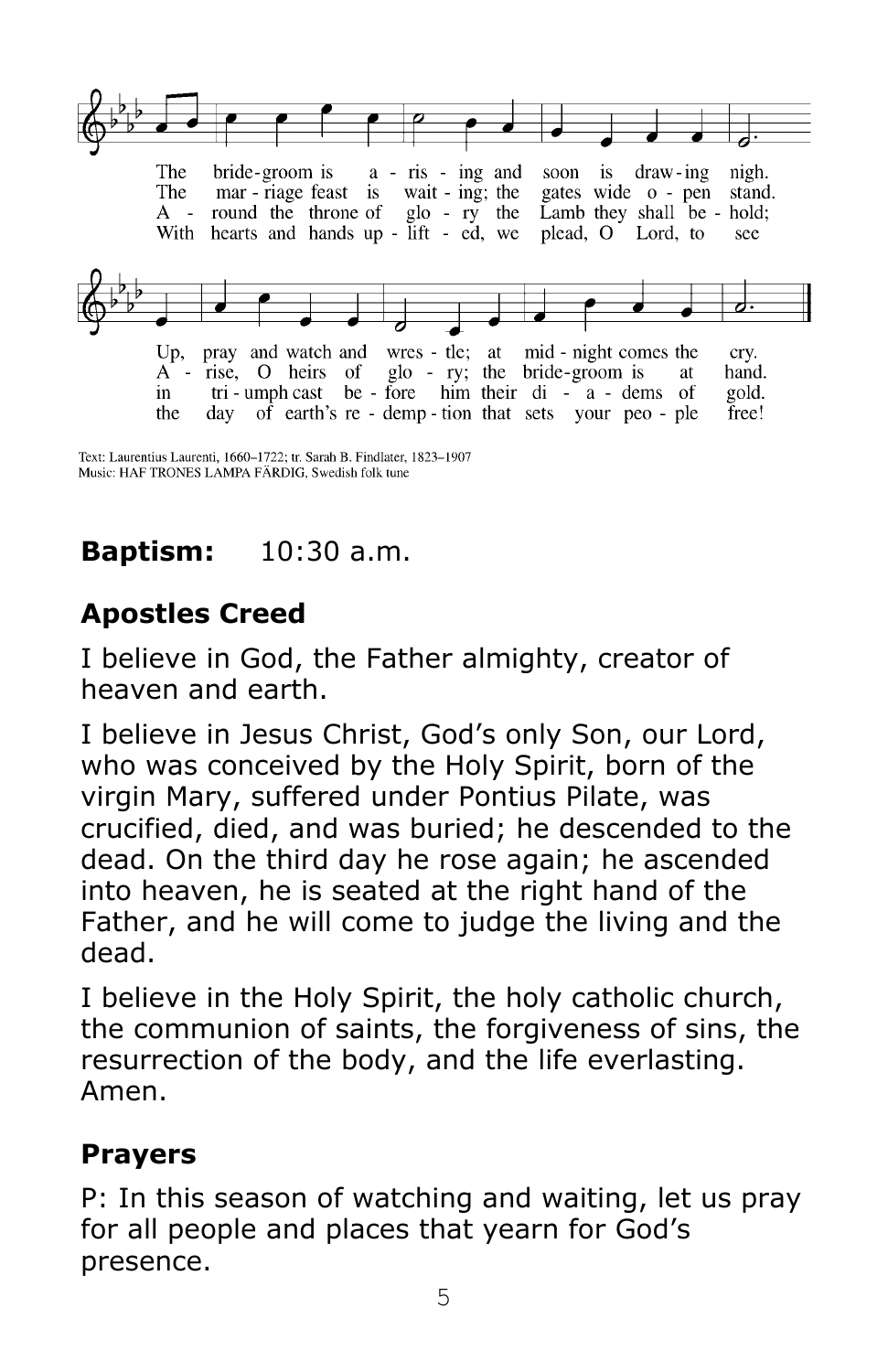# *A brief silence.*

God of presence and peace, strengthen your church around the globe to proclaim the message of your love coming to the world. Open our hearts to recognize your face in all people and in all of creation. Hear us, O God.

#### **Your mercy is great.**

God of mighty redwoods and microscopic plants, fields and city parks, the wind and the waves, be a healing balm to our wounded planet. May we nurture what you have lovingly created. Hear us, O God. **Your mercy is great.**

God of equity and compassion, bring righteousness and goodness to all peoples of the earth. Give a heart of discernment and integrity to leaders in our communities. Hear us, O God.

#### **Your mercy is great.**

God of comfort and care, be present with those who watch and wait. Come to all who await births, deaths, divorces, new unions, new jobs, retirements, healing, and life transitions of every kind. Hear us, O God.

### **Your mercy is great.**

God of promises kept and new dreams awakened, shelter your people from destructive storms. We pray for those whose lives have been upended by natural disasters, for the work of Lutheran Disaster Response, Lutheran World Relief, and other relief organizations. Hear us, O God.

#### **Your mercy is great.**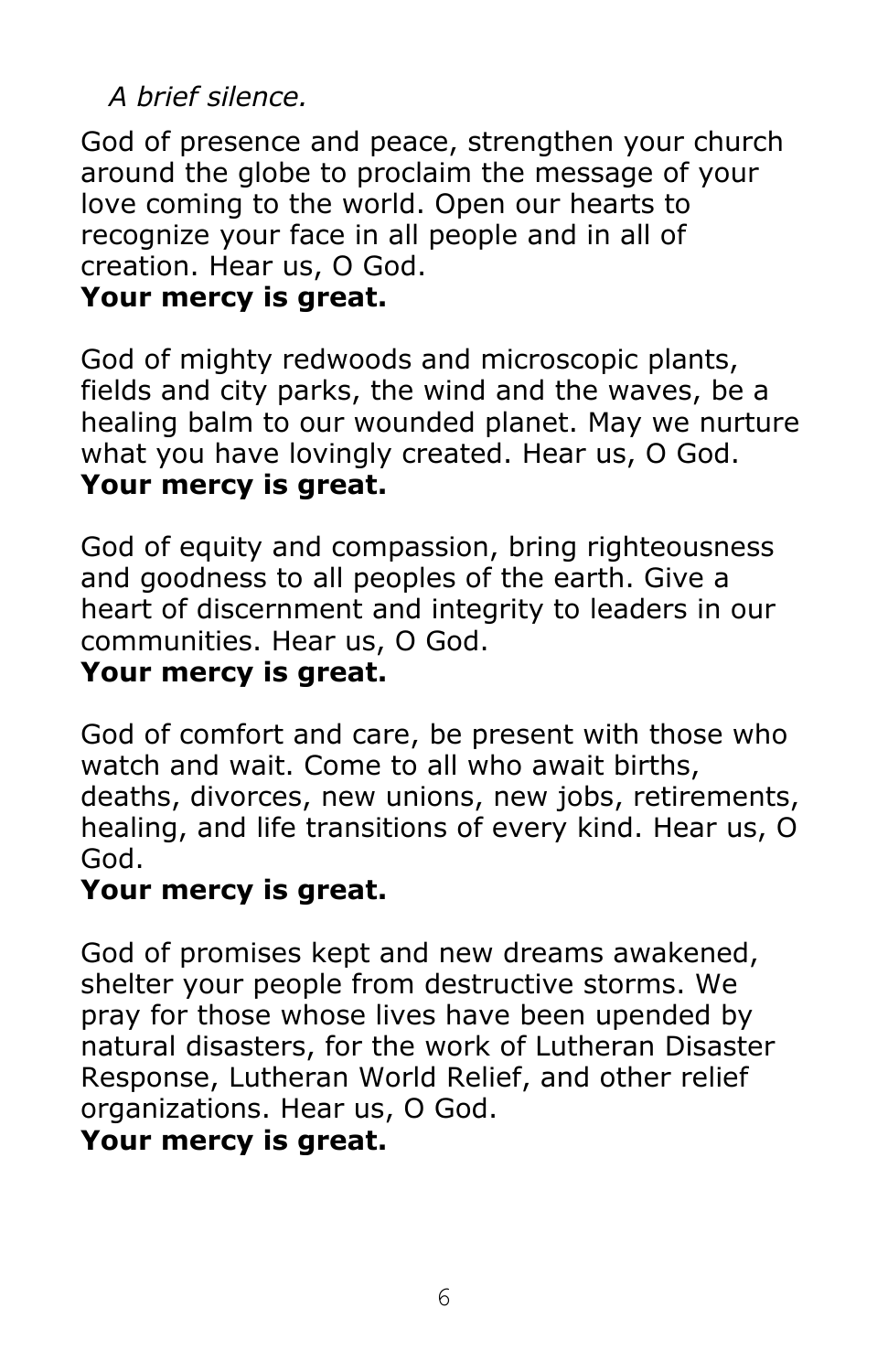God of love, nurture your servants to be faithful disciples of Jesus. Be with our confirmation students, especially Nathan and Cade as they seek to grow in their discipleship, and guide their families that together they may reflect your love and grace. Hear us, O God.

# **Your mercy is great.**

*Here other intercessions may be offered.*

God of companionship and community, we give you thanks for the saints who journeyed with us and now abide in you. Even in distress and uncertainty, make us confident that your promises endure forever. Hear us, O God.

### **Your mercy is great.**

P: God of new life, you come among us in the places we least expect. Receive these prayers and those of our hearts, in the name of Jesus. Amen.

# **Communion Liturgy**

# **Lord's Prayer**

# **Invitation to Communion**

*HOLY COMMUNION – All who believe that our Lord Jesus Christ is truly present in the bread and wine of Holy Communion, bringing us the gift of forgiveness and the promise of eternal life, are welcome to gather at the Lord's Table. Younger children are invited to come forward to receive a blessing.*

*Both wine and grape juice are available – grape juice glasses are purple. Gluten free wafers are also available.*

### **Post Communion Prayer**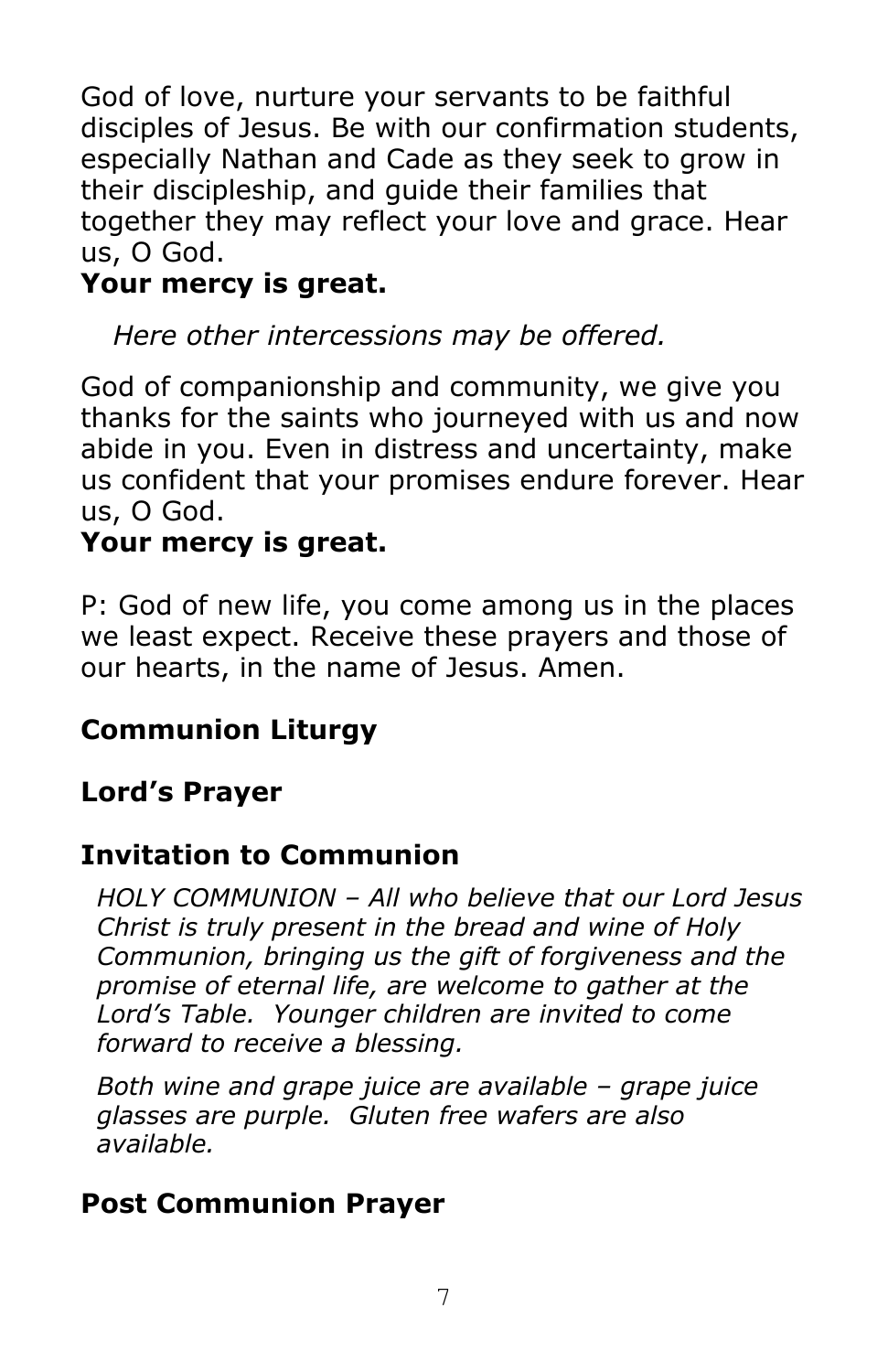

Text: Georg Weissel, 1590-1635; tr. Gracia Grindal, b. 1943<br>Music: MACHT HOCH DIE TÜR, J. A. Freylinghausen, Geistreiches Gesangbuch, 1704 Text © 1978 Lutheran Book of Worship, admin. Augsburg Fortress

#### **Blessing**

#### **Dismissal**

Go in peace. Christ is near. **Thanks be to God.**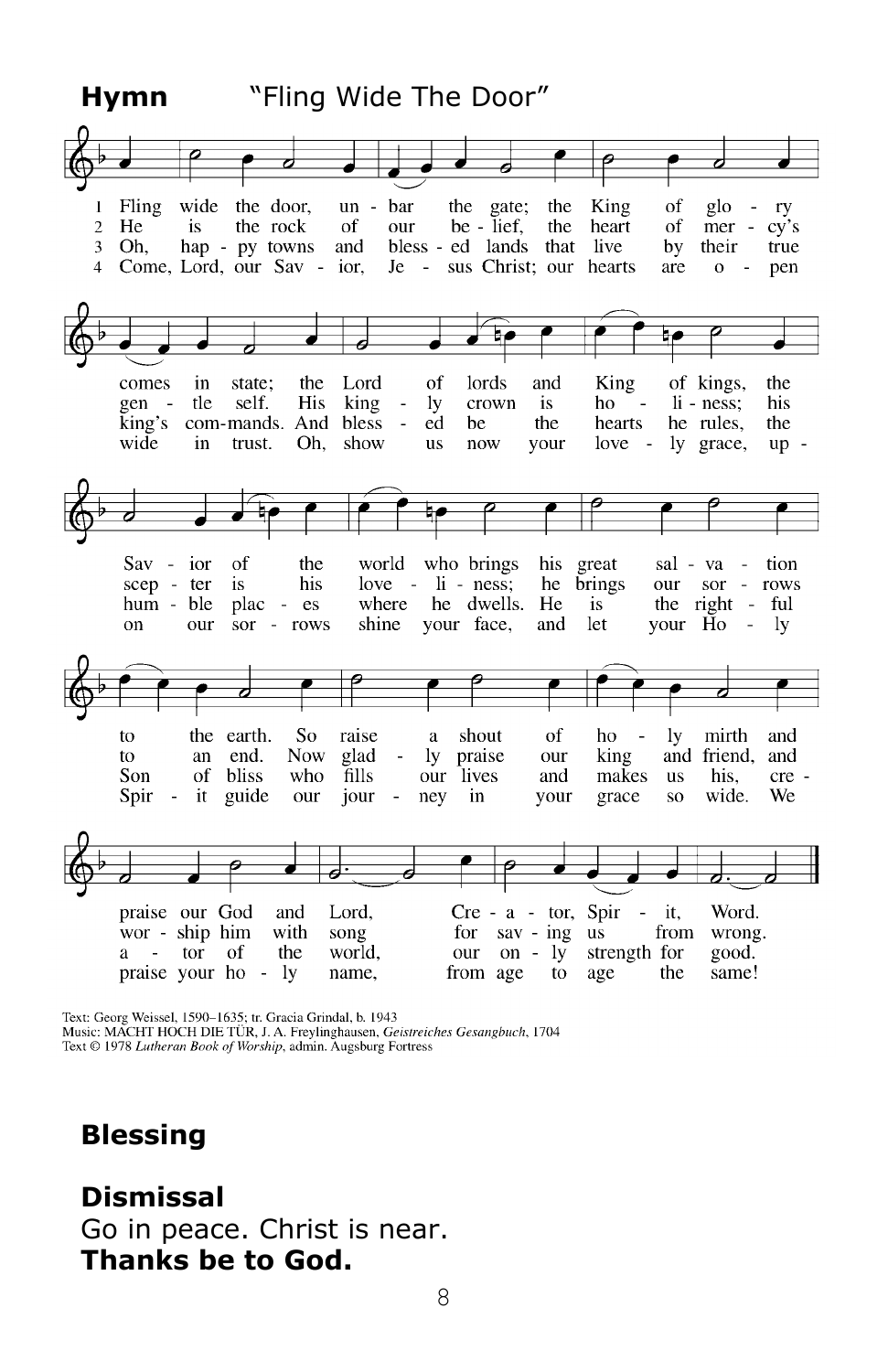**Baptism** – In the waters of baptism, we welcome Bennett Gregory, son of Brian & Shan Vike. Bennett's sponsors are Emily Vike and Derek Denisen.

**OFFERING:** Plates are available as you leave the sanctuary. For online giving go to the church website: oursaviorswestsalem.org/giving. Or, text 608-471-7267. Thank you for your support of the ministries of Our Savior's. Together we make a difference in the lives of others.

#### **COME AND WORSHIP:**

Join us for worship on Saturdays at 6 PM and Sundays at 8 AM and 10:30 AM.

**USHERS NEEDED:** Go to SignUpGenius on the church website to volunteer.

#### **SUNDAY SCHOOL:** at 9:15 AM

for 3<sup>rd</sup>-5<sup>th</sup> Grade - Sunday, November 28 for PreK-2<sup>nd</sup> Grade - Sunday, December 5

#### **CONFIRMATION MINISTRY:**

December 1 - 6 PM  $-$  Class for 6<sup>th</sup> & 7<sup>th</sup> Grade 9<sup>th</sup> Grade class following 7 PM worship

**Lakeview Caring Tree Gifts –** Due in the office by December 5.

**Poinsettia Order Forms** – Due in the office by Dec 10.

Check out the December newsletter [\(www.oursaviorswestsalem.org](http://www.oursaviorswestsalem.org/)) to find out more …

**Remember – masks are required when you are in the building. Thank you!**